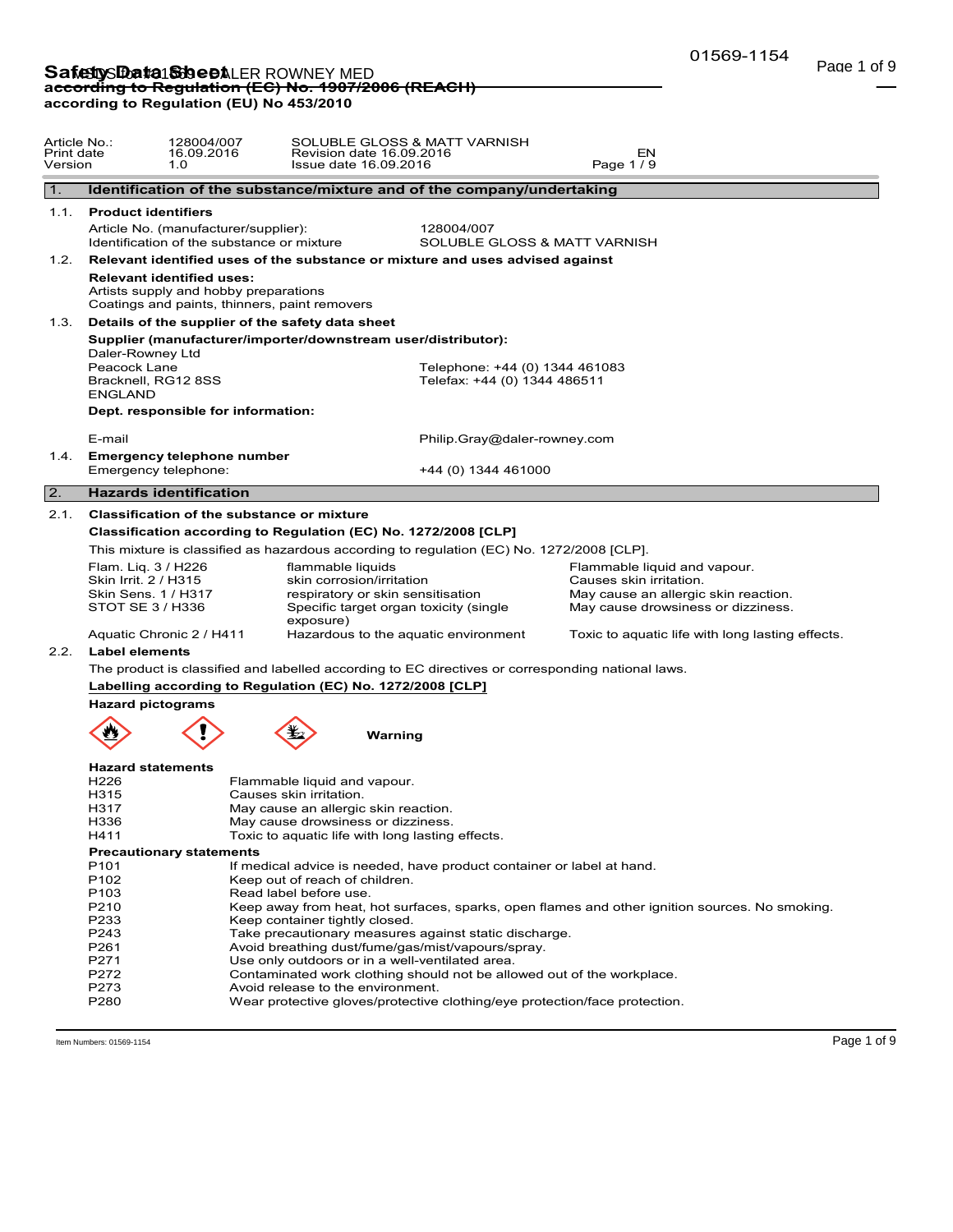| Article No.:<br>Print date<br>Version |                                             | 128004/007<br>16.09.2016<br>1.0 | SOLUBLE GLOSS & MATT VARNISH<br>Revision date 16.09.2016<br>EN<br>Page 2 / 9<br>Issue date 16.09.2016             |               |  |  |  |
|---------------------------------------|---------------------------------------------|---------------------------------|-------------------------------------------------------------------------------------------------------------------|---------------|--|--|--|
|                                       | $P302 + P352$                               |                                 | IF ON SKIN: Wash with plenty of soap and water.                                                                   |               |  |  |  |
|                                       |                                             |                                 | P303 + P361 + P353 IF ON SKIN (or hair): Remove/Take off immediately all contaminated clothing. Rinse skin with   |               |  |  |  |
|                                       |                                             |                                 | water/shower.                                                                                                     |               |  |  |  |
|                                       | P304 + P340                                 |                                 | IF INHALED: Remove person to fresh air and keep comfortable for breathing.                                        |               |  |  |  |
|                                       | P312                                        |                                 | Call a POISON CENTER or doctor/physician if you feel unwell.                                                      |               |  |  |  |
|                                       | P332 + P313                                 |                                 | If skin irritation occurs: Get medical advice/attention.                                                          |               |  |  |  |
|                                       | P333 + P313                                 |                                 | If skin irritation or rash occurs: Get medical advice/attention.                                                  |               |  |  |  |
|                                       | P362 + P364                                 |                                 | Take off contaminated clothing and wash it before reuse.                                                          |               |  |  |  |
|                                       | P370 + P378                                 |                                 | In case of fire: Use foam to extinguish.                                                                          |               |  |  |  |
|                                       | P403 + P233                                 |                                 | Store in a well-ventilated place. Keep container tightly closed.                                                  |               |  |  |  |
|                                       | $P403 + P235$                               |                                 | Store in a well-ventilated place. Keep cool.                                                                      |               |  |  |  |
|                                       | P405                                        |                                 | Store locked up.                                                                                                  |               |  |  |  |
|                                       | P501                                        |                                 | Dispose of contents/container in accordance with local legislation.                                               |               |  |  |  |
|                                       | contains:                                   |                                 |                                                                                                                   |               |  |  |  |
|                                       |                                             |                                 | isobutyl methacrylate                                                                                             |               |  |  |  |
|                                       |                                             |                                 | Solvent naphtha (petroleum), light aliph.                                                                         |               |  |  |  |
|                                       |                                             |                                 | Supplemental Hazard information (EU)                                                                              |               |  |  |  |
|                                       |                                             |                                 | n.a.                                                                                                              |               |  |  |  |
| 2.3.                                  | <b>Other hazards</b>                        |                                 |                                                                                                                   |               |  |  |  |
|                                       |                                             |                                 | Materials such as cleaning rags, paper wipes and protective clothing, which are contaminated with the product may |               |  |  |  |
|                                       | spontaneously self-ignite some hours later. |                                 |                                                                                                                   |               |  |  |  |
| 3.                                    |                                             |                                 | <b>Composition / Information on ingredients</b>                                                                   |               |  |  |  |
| 3.2.                                  | <b>Mixtures</b>                             |                                 |                                                                                                                   |               |  |  |  |
|                                       |                                             |                                 | Product description / chemical characterization                                                                   |               |  |  |  |
|                                       | <b>Description</b>                          |                                 | Alkydharz-Lack                                                                                                    |               |  |  |  |
|                                       | <b>Hazardous ingredients</b>                |                                 |                                                                                                                   |               |  |  |  |
|                                       |                                             |                                 |                                                                                                                   |               |  |  |  |
|                                       | EC No.                                      |                                 | Classification according to Regulation (EC) No. 1272/2008 [CLP]<br><b>REACH No.</b>                               |               |  |  |  |
|                                       | <b>CAS No.</b>                              |                                 | <b>Chemical name</b>                                                                                              | Wt $%$        |  |  |  |
|                                       | <b>INDEX No.</b>                            |                                 | classification:                                                                                                   | <b>Remark</b> |  |  |  |
|                                       | 265-192-2                                   |                                 |                                                                                                                   |               |  |  |  |
|                                       | 64742-89-8                                  |                                 | Solvent naphtha (petroleum), light aliph.                                                                         | $25 - 50$     |  |  |  |
|                                       | 649-267-00-0                                |                                 | Flam. Liq. 2 H225 / Skin Irrit. 2 H315 / Asp. Tox. 1 H304 / STOT SE 3                                             |               |  |  |  |
|                                       |                                             |                                 | H336 / Aquatic Chronic 2 H411                                                                                     |               |  |  |  |
|                                       | 918-167-1                                   |                                 | 01-2119472146-39                                                                                                  |               |  |  |  |
|                                       | 64741-65-7                                  |                                 | Hydrocarbons, C11-C12, Isoalkanes, <2% Aromatics                                                                  | $25 - 50$     |  |  |  |
|                                       |                                             |                                 | Flam. Liq. 3 H226 / Asp. Tox. 1 H304 / Aquatic Chronic 4 H413                                                     |               |  |  |  |
|                                       | 215-535-7                                   |                                 | 01-2119488216-32                                                                                                  |               |  |  |  |
|                                       | 1330-20-7                                   |                                 | xylene                                                                                                            | $2,5 - 5$     |  |  |  |
|                                       | 601-022-00-9                                |                                 | Flam. Lig. 3 H226 / Acute Tox. 4 H312 / Acute Tox. 4 H332 / Skin Irrit. 2                                         |               |  |  |  |
|                                       |                                             |                                 | H315 / Eye Irrit. 2 H319 / Asp. Tox. 1 H304 / STOT SE 3 H335 / Aquatic                                            |               |  |  |  |
|                                       |                                             |                                 | Chronic 3 H412                                                                                                    |               |  |  |  |
|                                       | 202-613-0                                   |                                 | 01-2119488331-38-xxxx                                                                                             |               |  |  |  |
|                                       | $97-86-9$                                   |                                 | isobutyl methacrylate                                                                                             | $1 - 2.5$     |  |  |  |
|                                       | 607-113-00-X                                |                                 | Flam. Lig. 3 H226 / Eye Irrit. 2 H319 / STOT SE 3 H335 / Skin Irrit. 2                                            |               |  |  |  |
|                                       |                                             |                                 | H315 / Skin Sens. 1 H317 / Aquatic Acute 1 H400                                                                   |               |  |  |  |
|                                       | 203-625-9                                   |                                 | 01-2119471310-51                                                                                                  |               |  |  |  |

Flam. Liq. 2 H225 / Skin Irrit. 2 H315 / Repr. 2 H361 / Asp. Tox. 1 H304 /

STOT RE 2 H373 / STOT SE 3 H336 / Aquatic Chronic 3 H412

**Additional information**

Full text of classification: see section 16

toluene

## 4. **First-aid measures**

108-88-3 601-021-00-3

### 4.1. **Description of first aid measures**

**General information**

 $0, 5 - 1$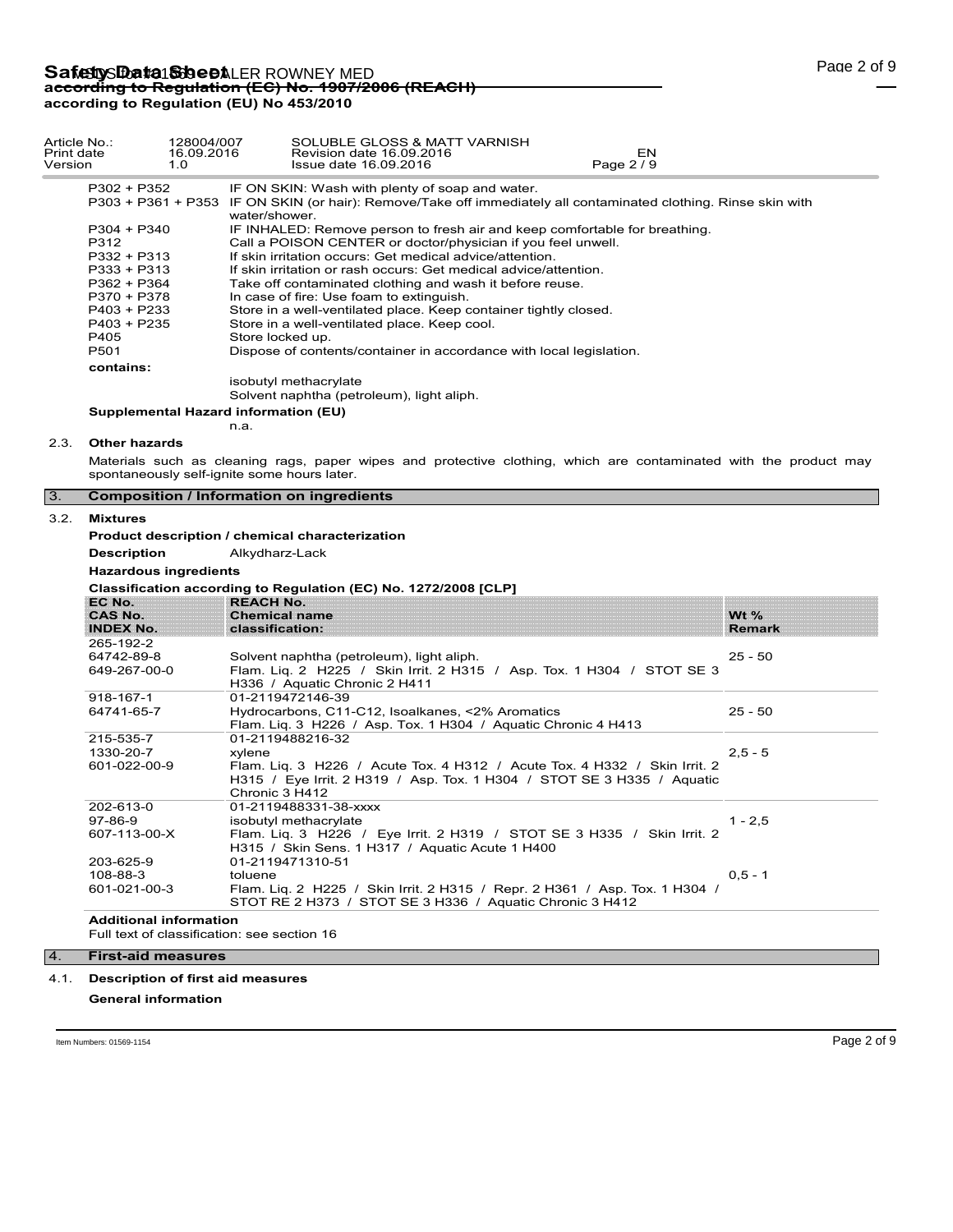| Article No.:<br>Print date<br>Version |                        | 128004/007<br>16.09.2016<br>1.0                                         | SOLUBLE GLOSS & MATT VARNISH<br>Revision date 16.09.2016<br>Issue date 16.09.2016                                                                                              | EN<br>Page 3/9 |  |
|---------------------------------------|------------------------|-------------------------------------------------------------------------|--------------------------------------------------------------------------------------------------------------------------------------------------------------------------------|----------------|--|
|                                       |                        |                                                                         | In all cases of doubt, or when symptoms persist, seek medical advice. In case of unconsciousness give nothing by mouth,<br>place in recovery position and seek medical advice. |                |  |
|                                       | respiration.           | In case of inhalation                                                   | Remove casualty to fresh air and keep warm and at rest. In case of irregular breathing or respiratory arrest provide artificial                                                |                |  |
|                                       |                        | <b>Following skin contact</b><br>soap. Do not use solvents or thinners. | Remove contaminated, saturated clothing immediately. After contact with skin, wash immediately with plenty of water and                                                        |                |  |
|                                       | After eye contact      | medical advice immediately.                                             | Rinse cautiously with water for several minutes. Remove contact lenses, if present and easy to do. Continue rinsing. Seek                                                      |                |  |
|                                       | <b>After ingestion</b> | Do NOT induce vomiting.                                                 | If swallowed, rinse mouth with water (only if the person is conscious). Seek medical advice immediately. Keep victim calm.                                                     |                |  |
| 4.2.                                  |                        |                                                                         | Most important symptoms and effects, both acute and delayed<br>In all cases of doubt, or when symptoms persist, seek medical advice.                                           |                |  |
| 4.3.                                  |                        |                                                                         | Indication of any immediate medical attention and special treatment needed                                                                                                     |                |  |
| $\overline{5}$ .                      |                        | <b>Firefighting measures</b>                                            |                                                                                                                                                                                |                |  |
| 5.1.                                  |                        | <b>Extinguishing media</b>                                              |                                                                                                                                                                                |                |  |
|                                       |                        | Suitable extinguishing media                                            | alcohol resistant foam, carbon dioxide, Powder, spray mist, (water)                                                                                                            |                |  |
|                                       |                        |                                                                         | Extinguishing media which must not be used for safety reasons:                                                                                                                 |                |  |

5.2. **Special hazards arising from the substance or mixture**

Dense black smoke occurs during fire. Inhaling hazardous decomposing products can cause serious health damage. Vapours form explosive mixtures with air.

### 5.3. **Advice for firefighters**

strong water jet

> Provide a conveniently located respiratory protective device. Do not allow water used to extinguish fire to enter drains, ground or waterways. Treat runoff as hazardous. Cool closed containers that are near the source of the fire.

### 6. **Accidental release measures**

#### 6.1. **Personal precautions, protective equipment and emergency procedures**

Keep away from sources of ignition. Ventilate affected area. Do not breathe vapours.

#### 6.2. **Environmental precautions**

Do not allow to enter into surface water or drains. If the product contaminates lakes, rivers or sewages, inform competent authorities in accordance with local regulations. Vapours form explosive mixtures with air.

#### 6.3. **Methods and material for containment and cleaning up**

Isolate leaked material using non-flammable absorption agent (e.g. sand, earth, vermiculit, diatomaceous earth) and collect it for disposal in appropriate containers in accordance with the local regulations (see chapter 13).

#### 6.4. **Reference to other sections**

Observe protective provisions (see chapter 7 and 8).

## 7. **Handling and storage**

#### 7.1. **Precautions for safe handling**

### **Advices on safe handling**

Avoid formation of flammable and explosive vapour concentrations in the air and exceeding the exposure limit values. Only use the material in places where open light, fire and other flammable sources can be kept away. Electrical equipment must be protected meeting the accepted standard. Product may become electrostatically charged. Provide earthing of containers, equipment, pumps and ventilation facilities. Anti-static clothing including shoes are recommended. Floors must be electrically conductive. Keep away from heat sources, sparks and open flames. Use only spark proof tools. Avoid contact with skin, eyes and clothes. Do not inhale dusts, particulates and spray mist when using this preparation. Avoid respiration of swarf. When using do not eat, drink or smoke. Personal protection equipment: refer to chapter 8. Do not empty containers with pressure no pressure vessel! Always keep in containers that correspond to the material of the original container. Follow the legal protection and safety regulations.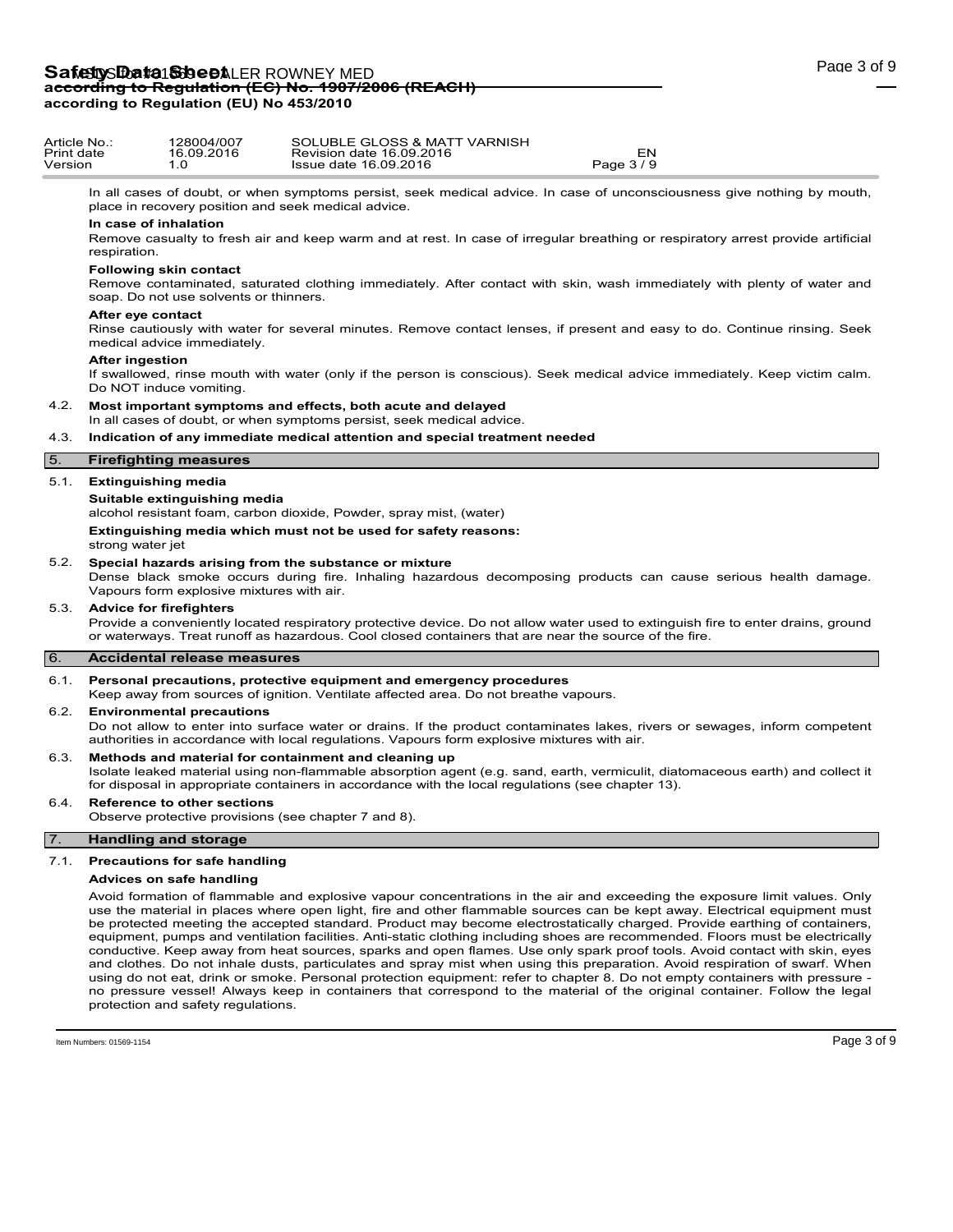| Page 4 of 9 |  |  |  |
|-------------|--|--|--|
|-------------|--|--|--|

| Article No | 28004/007  | SOLUBLE GLOSS & MATT VARNISH |                          |  |
|------------|------------|------------------------------|--------------------------|--|
| Print date | 16.09.2016 | Revision date 16.09.2016     | EN                       |  |
| Version    |            | Issue date 16.09.2016        | 7 O<br>Page 4 .<br>- - - |  |

#### **Precautions against fire and explosion:**

Vapours are heavier than air. Vapours form explosive mixtures with air.

## 7.2. **Conditions for safe storage, including any incompatibilities**

### **Requirements for storage rooms and vessels**

Storage in accordance with the Ordinance on Industrial Safety and Health (BetrSiVO). Keep container tightly closed. Do not empty containers with pressure - no pressure vessel! Smoking is forbidden. Access only for authorised persons. Store carefully closed containers upright to prevent any leaks. Soils have to conform to the "Guidelines for avoidance of ignition hazards due to electrostatic charges (BGR 132)".

### **Hints on joint storage**

Keep away from strongly acidic and alkaline materials as well as oxidizers.

#### **Further information on storage conditions**

Take care of instructions on label. Store in a well-ventilated and dry room at temperatures between 15 °C and 30 °C. Protect from heat and direct sunlight. Keep container tightly closed. Remove all sources of ignition. Smoking is forbidden. Access only for authorised persons. Store carefully closed containers upright to prevent any leaks.

#### 7.3. **Specific end use(s)**

Observe technical data sheet. Observe instructions for use.

## 8. **Exposure controls / Personal protection**

#### 8.1. **Control parameters**

**Occupational exposure limit values:**

n.a.

#### 8.2. **Exposure controls**

Provide good ventilation. This can be achieved with local or room suction. If this should not be sufficient to keep aerosol and solvent vapour concentration below the exposure limit values, a suitable respiratory protection must be used.

### **Occupational exposure controls**

### **Respiratory protection**

If concentration of solvents is beyond the occupational exposure limit values, approved and suitable respiratory protection must be used. Observe the wear time limits according GefStoffV in combination with the rules for using respiratory protection apparatus (BGR 190). Use only respiratory protection equipment with CE-symbol including four digit test number.

#### **Hand protection**

For prolonged or repeated handling the following glove material must be used: NBR (Nitrile rubber)

Thickness of the glove material > 0,4 mm ; Breakthrough time (maximum wearing time) > 480 min.

Observe the instructions and details for use, storage, maintenance and replacement provided by the protective glove manufacturer. Penetration time of glove material depending on intensity and duration of exposure to skin. Recommended glove articles DIN EN 374

Barrier creams can help protecting exposed skin areas. In no case should they be used after contact.

### **Eye protection**

Wear closely fitting protective glasses in case of splashes.

#### **Protective clothing**

Wear antistatic clothing of natural fibers (cotton) or heat resistant synthetic fibers.

#### **Protective measures**

After contact clean skin thoroughly with water and soap or use appropriate cleanser.

#### **Environmental exposure controls**

Do not allow to enter into surface water or drains. See chapter 7. No additional measures necessary.

## 9. **Physical and chemical properties**

## 9.1. **Information on basic physical and chemical properties**

| <u>mionialion on basic physical and chemical properties</u> |                |                       |      |                  |               |
|-------------------------------------------------------------|----------------|-----------------------|------|------------------|---------------|
| Appearance:                                                 | liauid         |                       |      |                  |               |
| <b>Physical state</b>                                       | liauid         |                       |      |                  |               |
| Colour                                                      | refer to label |                       |      |                  |               |
| Odour                                                       | characteristic |                       |      |                  |               |
| Safety relevant basis data                                  |                |                       | Unit | <b>Method</b>    | <b>Remark</b> |
| Flash point:                                                |                | $~<$ 40 $~^{\circ}$ C |      | <b>DIN 53213</b> |               |
| Ignition temperature in °C:                                 |                | 355 °C                |      |                  |               |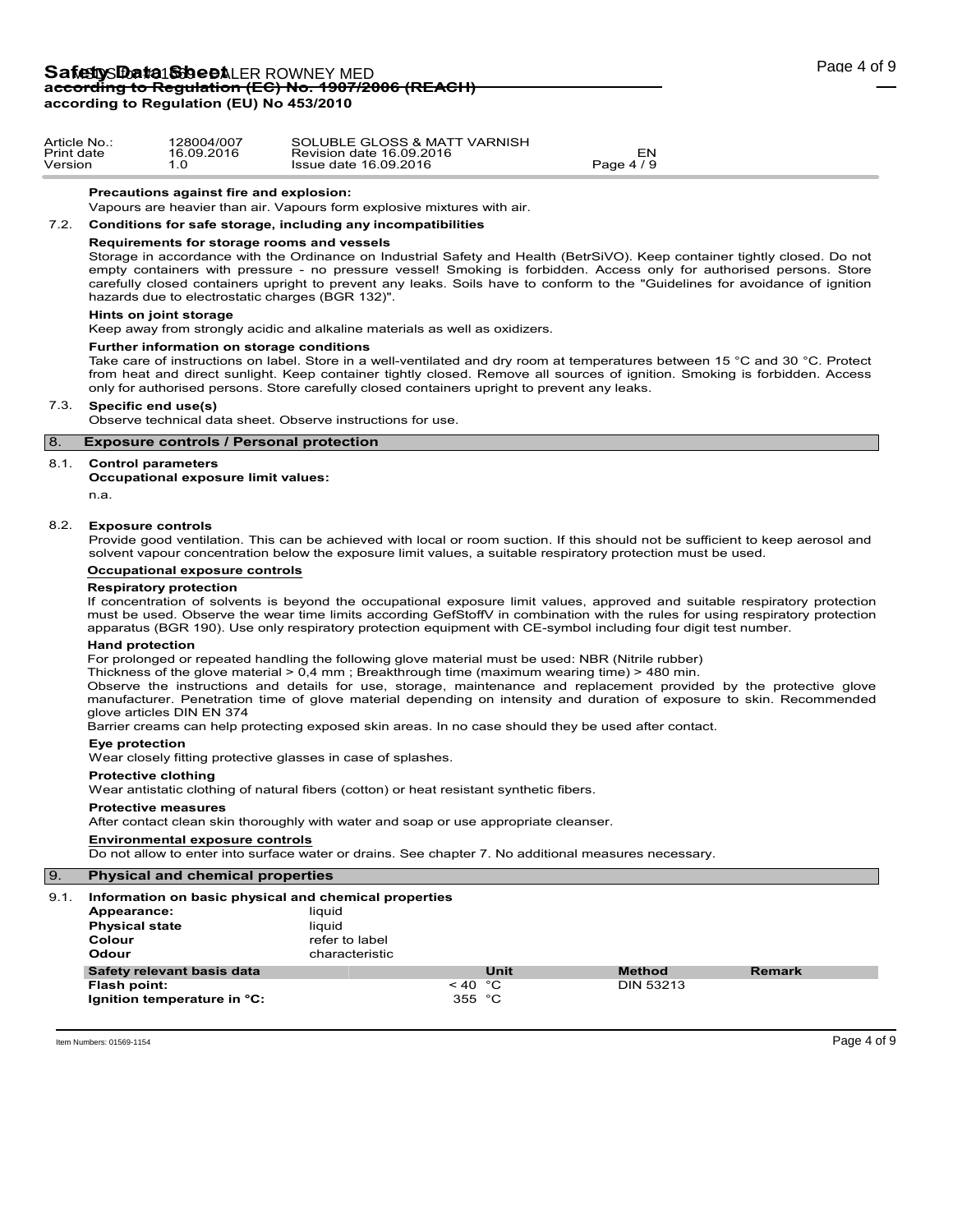| Article No.:<br>Print date<br>Version |                                        | 128004/007<br>16.09.2016<br>1.0                                                                                                                                                                       | SOLUBLE GLOSS & MATT VARNISH<br>Revision date 16.09.2016<br>Issue date 16.09.2016                                                                                                                                                                                                                                  |                                                                                                       | EN<br>Page 5/9 |             |
|---------------------------------------|----------------------------------------|-------------------------------------------------------------------------------------------------------------------------------------------------------------------------------------------------------|--------------------------------------------------------------------------------------------------------------------------------------------------------------------------------------------------------------------------------------------------------------------------------------------------------------------|-------------------------------------------------------------------------------------------------------|----------------|-------------|
|                                       | Density at 20 °C:<br>$pH$ at 20 $°C$ : | Lower explosion limit<br><b>Upper explosion limit</b><br>Vapour pressure at 20 °C:<br>Water solubility (g/L)<br>Viscosity at 20 °C<br>Solvent separation test (%)<br>boiling point in °C at 101,3 kPa | insoluble                                                                                                                                                                                                                                                                                                          | 0.6 Vol-%<br>7,8 Vol-%<br>$0.32$ mbar<br>1,00 $q/cm^{3}$<br>$< 40$ mPa $\cdot$ s<br>$< 3$ %<br>100 °C |                |             |
| 9.2.                                  |                                        | <b>Other information:</b>                                                                                                                                                                             |                                                                                                                                                                                                                                                                                                                    |                                                                                                       |                |             |
| 10.                                   |                                        | <b>Stability and reactivity</b>                                                                                                                                                                       |                                                                                                                                                                                                                                                                                                                    |                                                                                                       |                |             |
|                                       | 10.1. Reactivity                       |                                                                                                                                                                                                       |                                                                                                                                                                                                                                                                                                                    |                                                                                                       |                |             |
|                                       | chapter 7.                             | 10.2. Chemical stability                                                                                                                                                                              | Stable when applying the recommended regulations for storage and handling. Further information on correct storage: refer to                                                                                                                                                                                        |                                                                                                       |                |             |
|                                       |                                        | 10.3. Possibility of hazardous reactions                                                                                                                                                              | Keep away from strong acids, strong bases and strong oxidizing agents to avoid exothermic reactions. Materials such as<br>cleaning rags, paper wipes and protective clothing, which are contaminated with the product may spontaneously self-ignite<br>some hours later. Vapours form explosive mixtures with air. |                                                                                                       |                |             |
|                                       |                                        | 10.4. Conditions to avoid                                                                                                                                                                             | Hazardous decomposition byproducts may form with exposure to high temperatures.                                                                                                                                                                                                                                    |                                                                                                       |                |             |
|                                       |                                        | 10.5. Incompatible materials                                                                                                                                                                          |                                                                                                                                                                                                                                                                                                                    |                                                                                                       |                |             |
|                                       |                                        | 10.6. Hazardous decomposition products<br>smoke, nitrogen oxides.                                                                                                                                     | Hazardous decomposition byproducts may form with exposure to high temperatures, e.g.: carbon dioxide, carbon monoxide,                                                                                                                                                                                             |                                                                                                       |                |             |
| 11.                                   |                                        | <b>Toxicological information</b>                                                                                                                                                                      |                                                                                                                                                                                                                                                                                                                    |                                                                                                       |                |             |
|                                       |                                        | No data on preparation itself available.                                                                                                                                                              | Classification according to Regulation (EC) No. 1272/2008 [CLP]                                                                                                                                                                                                                                                    |                                                                                                       |                |             |
|                                       |                                        | 11.1. Information on toxicological effects                                                                                                                                                            |                                                                                                                                                                                                                                                                                                                    |                                                                                                       |                |             |
|                                       | <b>Acute toxicity</b>                  |                                                                                                                                                                                                       |                                                                                                                                                                                                                                                                                                                    |                                                                                                       |                |             |
|                                       | toluene                                | oral, LD50, Rat: 636 mg/kg<br>dermal, LD50, Rabbit: 12200 mg/kg<br>inhalative (vapours), LC50, Rat: 49 mg/L<br>isobutyl methacrylate<br>inhalative (vapours), LC50, Rat: 28 mg/L (4 h)                | (4 h)                                                                                                                                                                                                                                                                                                              |                                                                                                       |                |             |
|                                       |                                        | oral, LD50, Rat: > 5000 mg/kg<br>Method: OECD 401<br>dermal, LD50, Rabbit: > 5000 mg/kg                                                                                                               | Hydrocarbons, C11-C12, Isoalkanes, <2% Aromatics                                                                                                                                                                                                                                                                   |                                                                                                       |                |             |
|                                       | xylene                                 | oral, LD50, Rat: 4300 mg/kg<br>dermal. LD50. Rabbit: 1700 mg/kg<br>inhalative (vapours), LC50, Rat: 21,7 mg/L (4 h)                                                                                   |                                                                                                                                                                                                                                                                                                                    |                                                                                                       |                |             |
|                                       |                                        | Solvent naphtha (petroleum), light aliph.                                                                                                                                                             | inhalative (vapours), LC50, Rat: $>$ 5,61 mg/L (4 h)                                                                                                                                                                                                                                                               |                                                                                                       |                |             |
|                                       |                                        |                                                                                                                                                                                                       | skin corrosion/irritation; Serious eye damage/eye irritation                                                                                                                                                                                                                                                       |                                                                                                       |                |             |
|                                       | Skin (4 h)                             | Hydrocarbons, C11-C12, Isoalkanes, <2% Aromatics<br>Causes mild skin irritation.<br>Eyes: evaluation Not an irritant.                                                                                 |                                                                                                                                                                                                                                                                                                                    |                                                                                                       |                |             |
|                                       | xylene<br>Skin (4 h)<br>irritant.      |                                                                                                                                                                                                       |                                                                                                                                                                                                                                                                                                                    |                                                                                                       |                |             |
|                                       | Item Numbers: 01569-1154               |                                                                                                                                                                                                       |                                                                                                                                                                                                                                                                                                                    |                                                                                                       |                | Page 5 of 9 |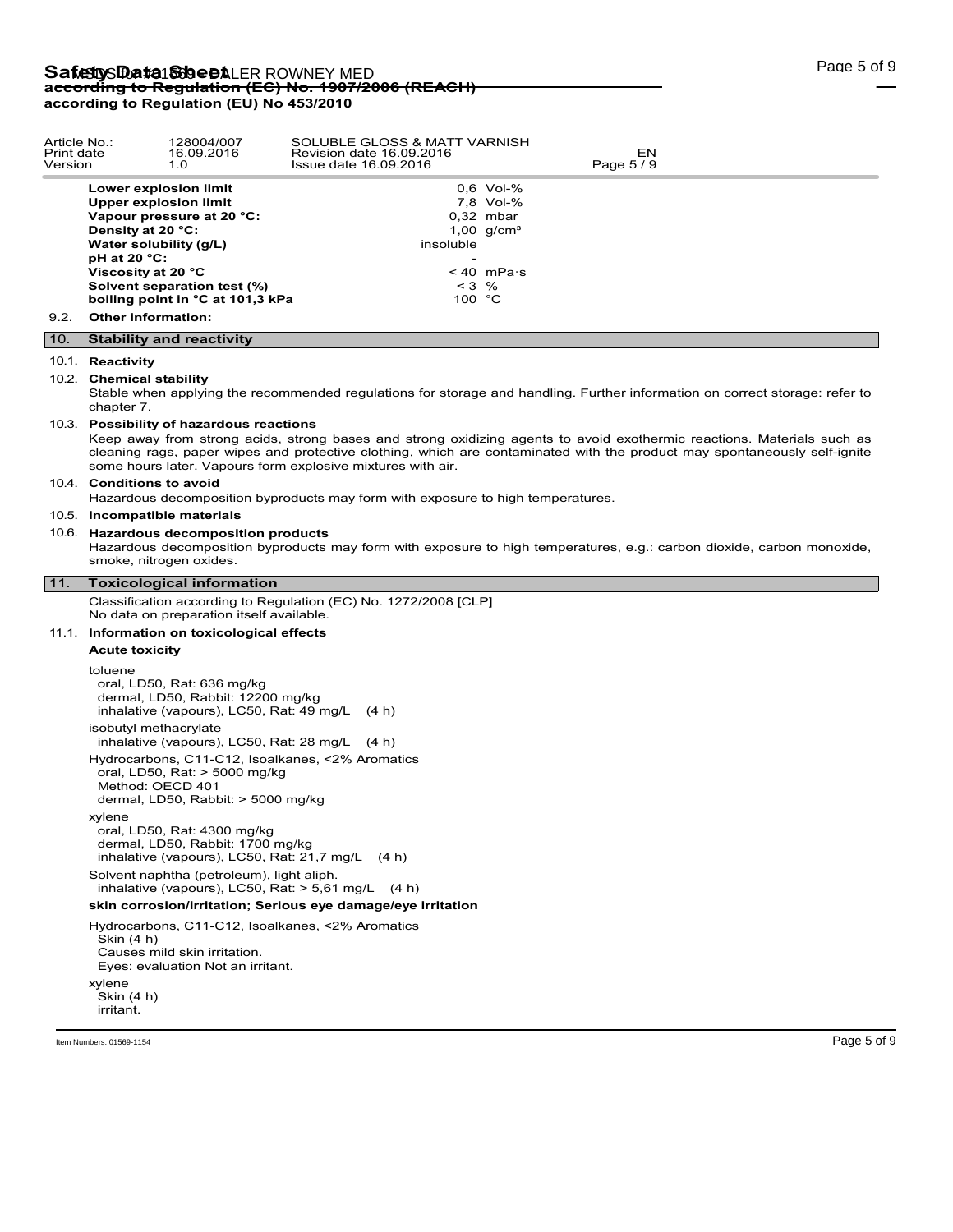Article No.: 128004/007 Print date 16.09.2016 Version 1.0

|     | <b>Respiratory or skin sensitisation</b>                                                                                                                                                                                                                                                                                                                                                                                                                                                                                                                                                                                                                                                             |
|-----|------------------------------------------------------------------------------------------------------------------------------------------------------------------------------------------------------------------------------------------------------------------------------------------------------------------------------------------------------------------------------------------------------------------------------------------------------------------------------------------------------------------------------------------------------------------------------------------------------------------------------------------------------------------------------------------------------|
|     | toluene                                                                                                                                                                                                                                                                                                                                                                                                                                                                                                                                                                                                                                                                                              |
|     | Skin: ; evaluation not sensitising.                                                                                                                                                                                                                                                                                                                                                                                                                                                                                                                                                                                                                                                                  |
|     | isobutyl methacrylate<br>Skin:                                                                                                                                                                                                                                                                                                                                                                                                                                                                                                                                                                                                                                                                       |
|     | May cause an allergic skin reaction.                                                                                                                                                                                                                                                                                                                                                                                                                                                                                                                                                                                                                                                                 |
|     | Specific target organ toxicity                                                                                                                                                                                                                                                                                                                                                                                                                                                                                                                                                                                                                                                                       |
|     | Toxicological data are not available.                                                                                                                                                                                                                                                                                                                                                                                                                                                                                                                                                                                                                                                                |
|     | <b>Aspiration hazard</b>                                                                                                                                                                                                                                                                                                                                                                                                                                                                                                                                                                                                                                                                             |
|     | Toxicological data are not available.                                                                                                                                                                                                                                                                                                                                                                                                                                                                                                                                                                                                                                                                |
|     | Practical experience/human evidence                                                                                                                                                                                                                                                                                                                                                                                                                                                                                                                                                                                                                                                                  |
|     | Other observations:<br>Inhaling of solvent components above the MWC-value can lead to health damage, e.g. irritation of the mucous membrane<br>and respiratory organs, as well as damage to the liver, kidneys and the central nerve system. Indications for this are:<br>headache, dizziness, fatigue, amyosthenia, drowsiness, in serious cases: unconsciousness. Solvents may cause some of the<br>aforementioned effects through skin resorption. Repeated or prolonged contact with the preparation may cause removal of<br>natural fat from the skin resulting in non-allergic contact dermatitis and/or absorption through skin. Splashing may cause eye<br>irritation and reversible damage. |
|     | <b>Overall Assessment on CMR properties</b>                                                                                                                                                                                                                                                                                                                                                                                                                                                                                                                                                                                                                                                          |
|     | The ingredients in this mixture do not meet the criteria for classification as CMR category 1A or 1B according to CLP.                                                                                                                                                                                                                                                                                                                                                                                                                                                                                                                                                                               |
|     | <b>Remark</b>                                                                                                                                                                                                                                                                                                                                                                                                                                                                                                                                                                                                                                                                                        |
|     | There is no information available on the preparation itself.                                                                                                                                                                                                                                                                                                                                                                                                                                                                                                                                                                                                                                         |
| 12. | <b>Ecological information</b>                                                                                                                                                                                                                                                                                                                                                                                                                                                                                                                                                                                                                                                                        |
|     |                                                                                                                                                                                                                                                                                                                                                                                                                                                                                                                                                                                                                                                                                                      |
|     | overall evaluation<br>Classification according to Regulation (EC) No. 1272/2008 [CLP]<br>There is no information available on the preparation itself.<br>Do not allow to enter into surface water or drains.                                                                                                                                                                                                                                                                                                                                                                                                                                                                                         |
|     | 12.1. Toxicity                                                                                                                                                                                                                                                                                                                                                                                                                                                                                                                                                                                                                                                                                       |
|     | toluene<br>Fish toxicity, LC50, Oncorhynchus mykiss: 5,8 mg/L (96 h)<br>Method: OECD 203                                                                                                                                                                                                                                                                                                                                                                                                                                                                                                                                                                                                             |
|     | isobutyl methacrylate<br>Fish toxicity, LC50, Oncorhynchus mykiss: 20 mg/L (96 h)<br>Daphnia toxicity, EC50, Daphnia magna (Big water flea): > 29 mg/L (48 h)<br>Algae toxicity, ErC50, Pseudokirchneriella subcapitata: 16 mg/L (72 h)<br>Method: Inhibition of growth rate.                                                                                                                                                                                                                                                                                                                                                                                                                        |
|     | xylene<br>Fish toxicity, LC50, Pimephales promelas (fathead minnow): 13,4 mg/L (96 h)                                                                                                                                                                                                                                                                                                                                                                                                                                                                                                                                                                                                                |
|     | Solvent naphtha (petroleum), light aliph.<br>Fish toxicity, LC50, Pimephales promelas (fathead minnow): 8,2 mg/L (96 h)<br>Daphnia toxicity, EC50, Daphnia magna (Big water flea): 4,8 mg/L (48 h)<br>Algae toxicity, ErC50, Selenastrum capricornutum: 3,1 mg/L (72 h)<br>Method: OECD 201                                                                                                                                                                                                                                                                                                                                                                                                          |
|     | <b>Long-term Ecotoxicity</b>                                                                                                                                                                                                                                                                                                                                                                                                                                                                                                                                                                                                                                                                         |
|     | toluene<br>Fish toxicity, NOEC: 1,4 mg/L (40 d)<br>Daphnia toxicity, NOEC, Daphnia magna (Big water flea): 2 mg/L (21 d)<br>xylene                                                                                                                                                                                                                                                                                                                                                                                                                                                                                                                                                                   |

Solvent naphtha (petroleum), light aliph.

Daphnia toxicity, NOEC, Daphnia magna (Big water flea): 2,6 mg/L (21 d)

## 12.2. **Persistence and degradability**

toluene

Item Numbers: 01569-1154 **Page 6 of 9** 

SOLUBLE GLOSS & MATT VARNISH Revision date 16.09.2016 EN Issue date 16.09.2016 Page 6 / 9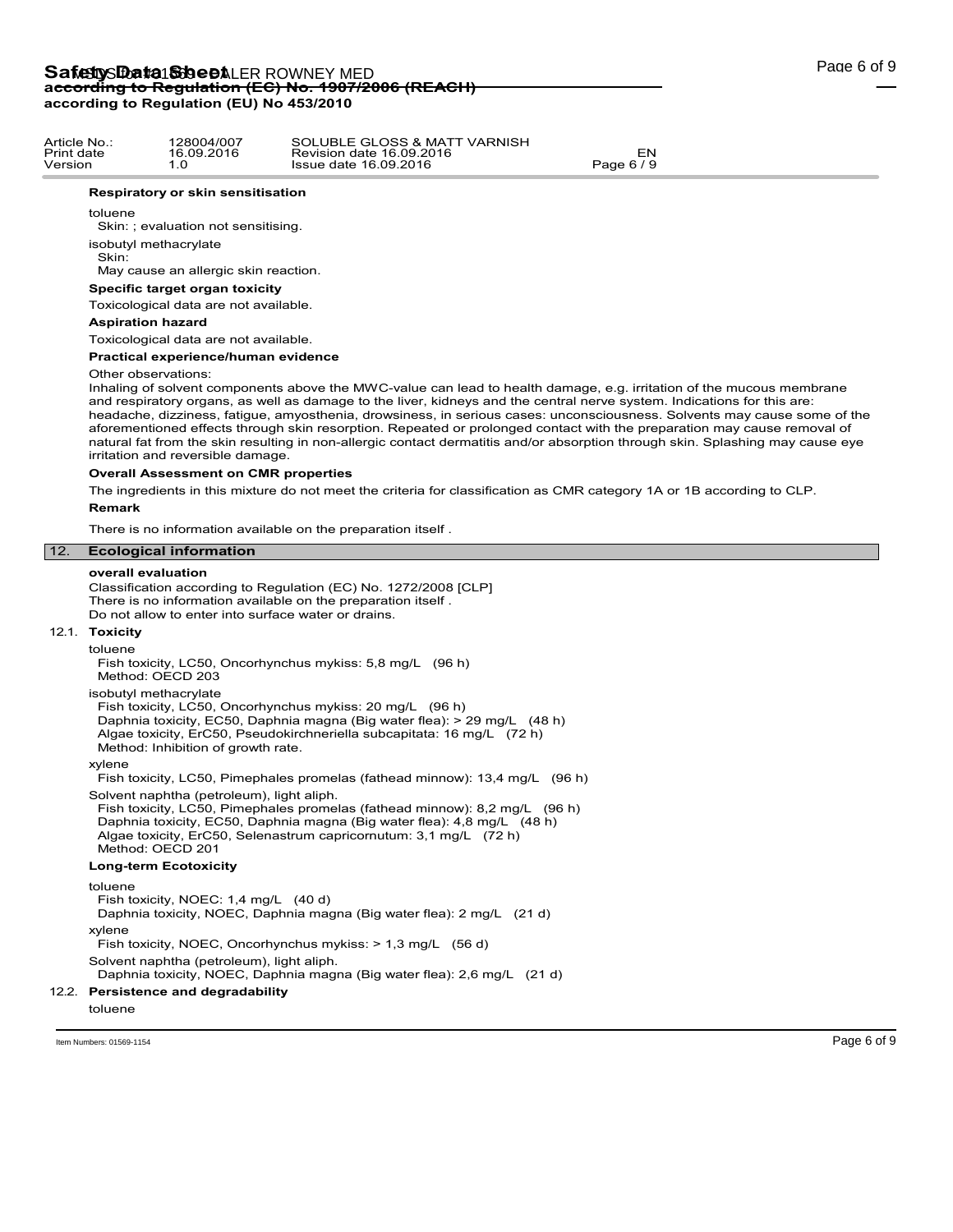| Article No.:<br>Print date<br>Version |                                             | 128004/007<br>16.09.2016<br>1.0                                                                   | SOLUBLE GLOSS & MATT VARNISH<br>Revision date 16.09.2016<br>EN<br>Page 7/9<br>Issue date 16.09.2016                                                                                                                                                                                                                                                                               |  |
|---------------------------------------|---------------------------------------------|---------------------------------------------------------------------------------------------------|-----------------------------------------------------------------------------------------------------------------------------------------------------------------------------------------------------------------------------------------------------------------------------------------------------------------------------------------------------------------------------------|--|
|                                       |                                             | Biodegradation: 100 % (14 d)                                                                      | Method: OECD 301C/ ISO 9408/ EEC 92/69/V, C.4-F                                                                                                                                                                                                                                                                                                                                   |  |
|                                       | isobutyl methacrylate                       |                                                                                                   | Biodegradation:, OECD 301C/ ISO 9408/ EEC 92/69/V, C.4-F: 88 % (28 d)                                                                                                                                                                                                                                                                                                             |  |
|                                       | xylene                                      | Biodegradation:, OECD 301 F: $> 60 \%$ (10 d)                                                     |                                                                                                                                                                                                                                                                                                                                                                                   |  |
|                                       |                                             | 12.3. Bioaccumulative potential                                                                   |                                                                                                                                                                                                                                                                                                                                                                                   |  |
|                                       | toluene                                     |                                                                                                   | Distribution coefficient (n-octanol / water) (log P O/W): 2,73                                                                                                                                                                                                                                                                                                                    |  |
|                                       | isobutyl methacrylate                       |                                                                                                   | Distribution coefficient (n-octanol / water) (log P O/W): 2,66                                                                                                                                                                                                                                                                                                                    |  |
|                                       |                                             | <b>Bioconcentration factor (BCF)</b>                                                              |                                                                                                                                                                                                                                                                                                                                                                                   |  |
|                                       | toluene                                     | Bioconcentration factor (BCF), fish: 13,2 - 90                                                    |                                                                                                                                                                                                                                                                                                                                                                                   |  |
|                                       | xylene                                      | Bioconcentration factor (BCF): 25,9                                                               |                                                                                                                                                                                                                                                                                                                                                                                   |  |
|                                       | 12.4. Mobility in soil                      | Toxicological data are not available.                                                             |                                                                                                                                                                                                                                                                                                                                                                                   |  |
|                                       |                                             | 12.5. Results of PBT assessment                                                                   |                                                                                                                                                                                                                                                                                                                                                                                   |  |
|                                       |                                             |                                                                                                   | The substances in the mixture do not meet the PBT/vPvB criteria according to REACH, annex XIII.                                                                                                                                                                                                                                                                                   |  |
|                                       | 12.6. Other adverse effects                 |                                                                                                   |                                                                                                                                                                                                                                                                                                                                                                                   |  |
| 13.                                   |                                             | <b>Disposal considerations</b>                                                                    |                                                                                                                                                                                                                                                                                                                                                                                   |  |
|                                       |                                             | 13.1. Waste treatment methods                                                                     |                                                                                                                                                                                                                                                                                                                                                                                   |  |
|                                       | Recommendation<br>080111                    | Appropriate disposal / Product                                                                    | Do not allow to enter into surface water or drains. This material and its container must be disposed of in a safe way. Waste<br>disposal according to directive 2008/98/EC, covering waste and dangerous waste.<br>List of proposed waste codes/waste designations in accordance with EWC<br>waste paint and varnish containing organic solvents or<br>other dangerous substances |  |
|                                       | packaging<br>Recommendation<br>used paints. |                                                                                                   | Non-contaminated packages may be recycled. Vessels not properly emptied are special waste. Send to a collecting point for                                                                                                                                                                                                                                                         |  |
| 14.                                   |                                             | <b>Transport information</b>                                                                      |                                                                                                                                                                                                                                                                                                                                                                                   |  |
|                                       | 14.1. UN number                             |                                                                                                   | <b>UN 1263</b>                                                                                                                                                                                                                                                                                                                                                                    |  |
|                                       | Sea transport (IMDG):                       | 14.2. UN proper shipping name<br>Land transport (ADR/RID):<br>Air transport (ICAO-TI / IATA-DGR): | Paint<br><b>PAINT</b><br>Paint                                                                                                                                                                                                                                                                                                                                                    |  |
|                                       |                                             | 14.3. Transport hazard class(es)                                                                  | 3                                                                                                                                                                                                                                                                                                                                                                                 |  |
|                                       | 14.4. Packing group                         |                                                                                                   | Ш                                                                                                                                                                                                                                                                                                                                                                                 |  |
|                                       |                                             | 14.5. Environmental hazards                                                                       |                                                                                                                                                                                                                                                                                                                                                                                   |  |
|                                       |                                             | Land transport (ADR/RID)                                                                          | <b>UMWELTGEFÄHRDEND</b>                                                                                                                                                                                                                                                                                                                                                           |  |
|                                       | Marine pollutant                            |                                                                                                   | p / Isobutylmethacrylat, stabilisi                                                                                                                                                                                                                                                                                                                                                |  |
|                                       |                                             | 14.6. Special precautions for user                                                                |                                                                                                                                                                                                                                                                                                                                                                                   |  |
|                                       |                                             | case of an accident or leakage.                                                                   | Transport always in closed, upright and safe containers. Make sure that persons transporting the product know what to do in                                                                                                                                                                                                                                                       |  |

Advices on safe handling: see parts 6 - 8

Item Numbers: 01569-1154 Page 7 of 9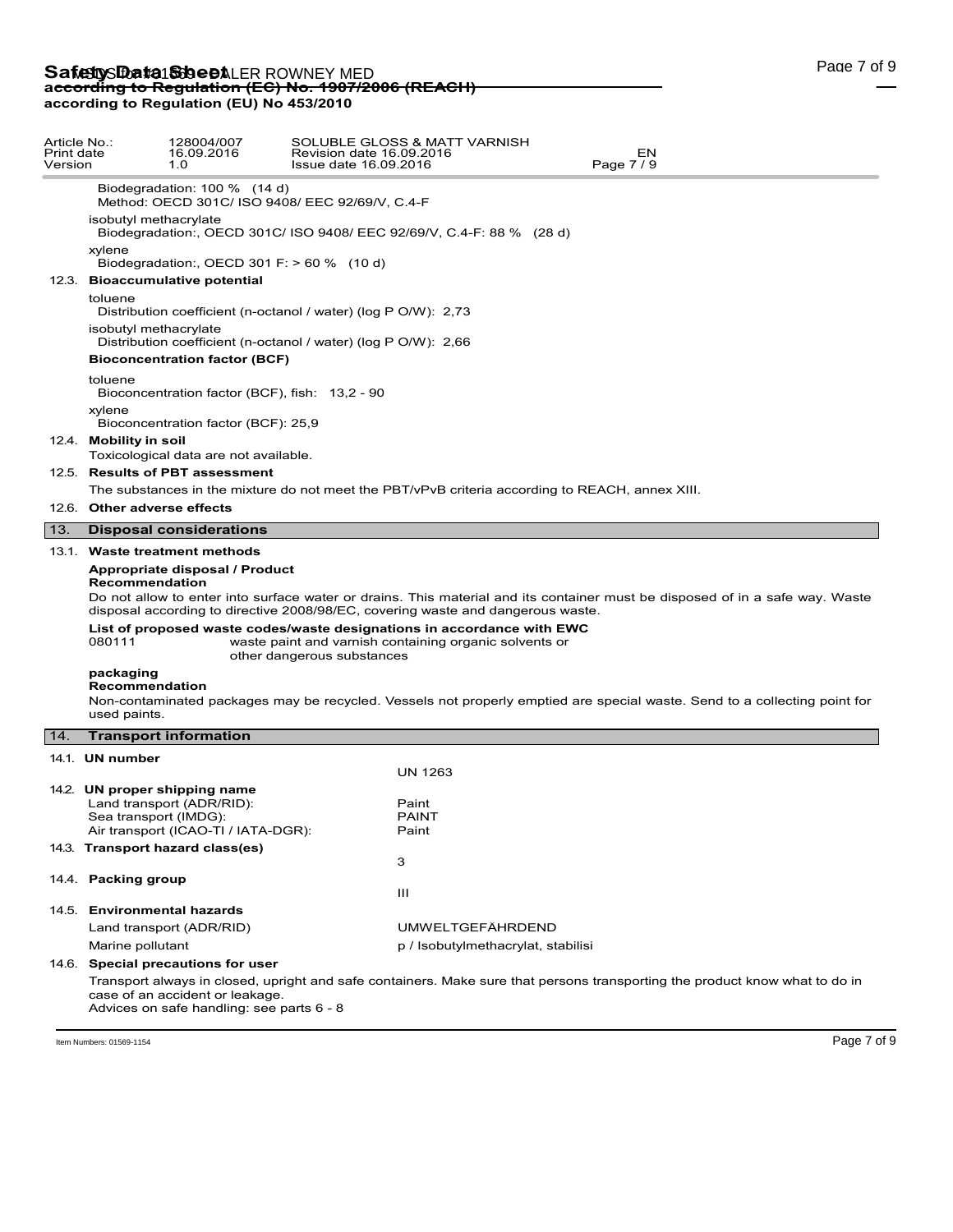| Article No.:<br>Print date<br>Version |                                                                                                                                         | 128004/007<br>16.09.2016<br>1.0                                    | SOLUBLE GLOSS & MATT VARNISH<br>Revision date 16.09.2016<br>Issue date 16.09.2016                                                                                                                                                           | EΝ<br>Page 8 / 9                                                     |                                               |  |  |
|---------------------------------------|-----------------------------------------------------------------------------------------------------------------------------------------|--------------------------------------------------------------------|---------------------------------------------------------------------------------------------------------------------------------------------------------------------------------------------------------------------------------------------|----------------------------------------------------------------------|-----------------------------------------------|--|--|
|                                       |                                                                                                                                         | <b>Additional information</b>                                      |                                                                                                                                                                                                                                             |                                                                      |                                               |  |  |
|                                       |                                                                                                                                         | Land transport (ADR/RID)                                           |                                                                                                                                                                                                                                             |                                                                      |                                               |  |  |
|                                       |                                                                                                                                         | tunnel restriction code                                            | D/E                                                                                                                                                                                                                                         |                                                                      |                                               |  |  |
|                                       |                                                                                                                                         |                                                                    |                                                                                                                                                                                                                                             |                                                                      |                                               |  |  |
|                                       |                                                                                                                                         | Sea transport (IMDG)                                               |                                                                                                                                                                                                                                             |                                                                      |                                               |  |  |
|                                       | EmS-No.                                                                                                                                 |                                                                    | $F-E$ , $S-E$                                                                                                                                                                                                                               |                                                                      |                                               |  |  |
|                                       |                                                                                                                                         |                                                                    | 14.7. Transport in bulk according to Annex II of MARPOL and the IBC Code                                                                                                                                                                    |                                                                      |                                               |  |  |
|                                       | not applicable                                                                                                                          |                                                                    |                                                                                                                                                                                                                                             |                                                                      |                                               |  |  |
|                                       |                                                                                                                                         | <b>SECTION 15: Regulatory information</b>                          |                                                                                                                                                                                                                                             |                                                                      |                                               |  |  |
|                                       |                                                                                                                                         |                                                                    |                                                                                                                                                                                                                                             |                                                                      |                                               |  |  |
|                                       |                                                                                                                                         |                                                                    | 15.1. Safety, health and environmental regulations/legislation specific for the substance or mixture                                                                                                                                        |                                                                      |                                               |  |  |
|                                       | <b>EU legislation</b>                                                                                                                   |                                                                    |                                                                                                                                                                                                                                             |                                                                      |                                               |  |  |
|                                       |                                                                                                                                         | VOC-value (in q/L) ISO 11890-2:<br>VOC-value (in g/L) ASTM D 2369: | Information according to 1999/13/EC about limitation of emissions of volatile organic compounds (VOC-guideline).<br>584<br>584                                                                                                              |                                                                      |                                               |  |  |
|                                       |                                                                                                                                         | <b>National regulations</b>                                        |                                                                                                                                                                                                                                             |                                                                      |                                               |  |  |
|                                       |                                                                                                                                         | <b>Restrictions of occupation</b>                                  | Observe employment restrictions under the Maternity Protection Directive (92/85/EEC) for expectant or nursing mothers.<br>Observe restrictions to employment for juvenils according to the 'juvenile work protection guideline' (94/33/EC). |                                                                      |                                               |  |  |
|                                       | Other regulations, restrictions and prohibition regulations                                                                             |                                                                    |                                                                                                                                                                                                                                             |                                                                      |                                               |  |  |
|                                       | 15.2. Chemical Safety Assessment<br>For the following substances of this preparation a chemical safety assessment has been carried out: |                                                                    |                                                                                                                                                                                                                                             |                                                                      |                                               |  |  |
|                                       | EC No.                                                                                                                                  |                                                                    | <b>Chemical name</b>                                                                                                                                                                                                                        |                                                                      | <b>REACH No.</b>                              |  |  |
|                                       | <b>CAS No.</b>                                                                                                                          |                                                                    |                                                                                                                                                                                                                                             |                                                                      |                                               |  |  |
|                                       | 202-613-0<br>97-86-9                                                                                                                    |                                                                    | isobutyl methacrylate                                                                                                                                                                                                                       |                                                                      | 01-2119488331-38-xxxx                         |  |  |
|                                       | 918-167-1                                                                                                                               |                                                                    | Hydrocarbons, C11-C12, Isoalkanes, <2% Aromatics                                                                                                                                                                                            |                                                                      | 01-2119472146-39                              |  |  |
|                                       | 64741-65-7                                                                                                                              |                                                                    |                                                                                                                                                                                                                                             |                                                                      |                                               |  |  |
|                                       | 215-535-7                                                                                                                               | xylene                                                             |                                                                                                                                                                                                                                             |                                                                      | 01-2119488216-32                              |  |  |
|                                       | 1330-20-7                                                                                                                               |                                                                    |                                                                                                                                                                                                                                             |                                                                      |                                               |  |  |
| 16.                                   | <b>Other information</b>                                                                                                                |                                                                    |                                                                                                                                                                                                                                             |                                                                      |                                               |  |  |
|                                       |                                                                                                                                         | Full text of classification in section 3:                          |                                                                                                                                                                                                                                             |                                                                      |                                               |  |  |
|                                       |                                                                                                                                         | Flam. Lig. 2 / H225                                                | flammable liquids                                                                                                                                                                                                                           | Highly flammable liquid and vapour.                                  |                                               |  |  |
|                                       |                                                                                                                                         | Skin Irrit. 2 / H315                                               | skin corrosion/irritation                                                                                                                                                                                                                   | Causes skin irritation.                                              |                                               |  |  |
|                                       |                                                                                                                                         | Asp. Tox. 1 / H304                                                 | Aspiration hazard                                                                                                                                                                                                                           |                                                                      | May be fatal if swallowed and enters airways. |  |  |
|                                       |                                                                                                                                         | STOT SE 3 / H336                                                   | Specific target organ toxicity (single<br>exposure)                                                                                                                                                                                         | May cause drowsiness or dizziness.                                   |                                               |  |  |
|                                       |                                                                                                                                         | Aquatic Chronic 2 / H411                                           | Hazardous to the aquatic environment                                                                                                                                                                                                        | Toxic to aquatic life with long lasting effects.                     |                                               |  |  |
|                                       |                                                                                                                                         | Flam. Liq. 3 / H226                                                | flammable liquids                                                                                                                                                                                                                           |                                                                      | Flammable liquid and vapour.                  |  |  |
|                                       |                                                                                                                                         | Aquatic Chronic 4 / H413                                           | Hazardous to the aquatic environment                                                                                                                                                                                                        | aquatic life.                                                        | May cause long lasting harmful effects to     |  |  |
|                                       |                                                                                                                                         | Acute Tox. 4 / H312                                                | Acute toxicity (dermal)                                                                                                                                                                                                                     | Harmful in contact with skin.                                        |                                               |  |  |
|                                       |                                                                                                                                         | Acute Tox. 4 / H332                                                | Acute toxicity (inhalative)                                                                                                                                                                                                                 | Harmful if inhaled.                                                  |                                               |  |  |
|                                       | Eye Irrit. 2 / H319                                                                                                                     | CTOT CE 2 LU22E                                                    | Serious eye damage/eye irritation<br>Concific torget ergen tevicity (cincle                                                                                                                                                                 | Causes serious eye irritation.<br>$M$ ou couse respiratory initation |                                               |  |  |
|                                       |                                                                                                                                         |                                                                    |                                                                                                                                                                                                                                             |                                                                      |                                               |  |  |

STOT SE 3 / H335 Specific target organ toxicity (single exposure)<br>Hazardous to the aquatic environment Aquatic Chronic 3 / H412 Hazardous to the aquatic environment Harmful to aquatic life with long lasting effects.<br>Skin Sens. 1 / H317 respiratory or skin sensitisation May cause an allergic skin reaction. Skin Sens. 1 / H317 respiratory or skin sensitisation May cause an allergic skin reaction.<br>Aquatic Acute 1 / H400 Hazardous to the aquatic environment Very toxic to aquatic life. Hazardous to the aquatic environment Repr. 2 / H361 Reproductive toxicity Suspected of damaging the unborn child.<br>STOT RE 2 / H373 Specific target organ toxicity (repeated May cause damage to organs (or state all Specific target organ toxicity (repeated exposure)

May cause respiratory irritation. May cause damage to organs (or state all

organs affected, if known) through prolonged or repeated exposure (state route of exposure if it is conclusively proven that no other routes of exposure cause the hazard).

## **Abbreviations and acronyms**